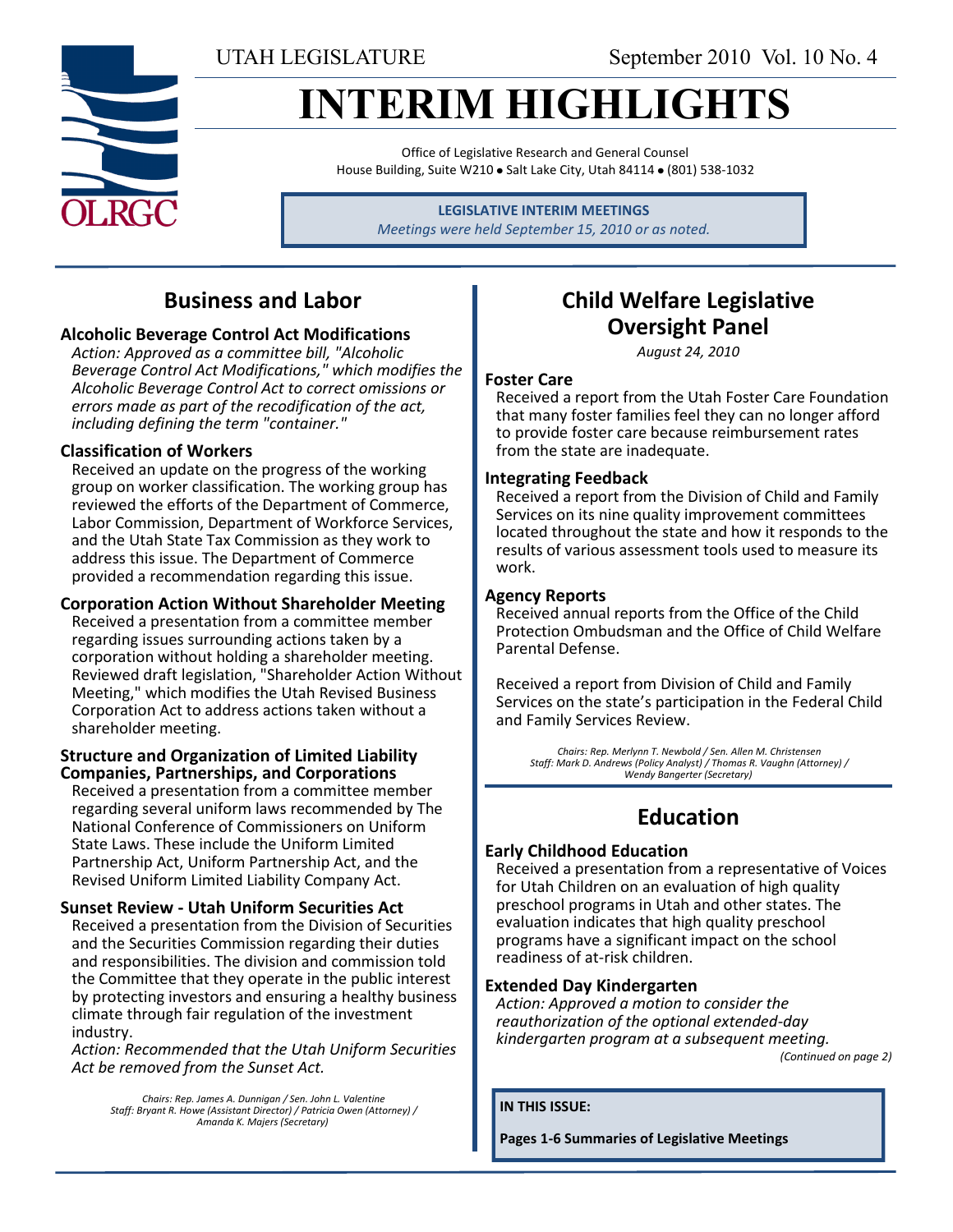### **Internet Access for Public Schools**

Received a request from the Utah Electronic Network for a \$40,000 appropriation for the next fiscal year to provide Internet access for new public schools opening in the state.

#### **Online Learning**

Received information and presentations regarding online education programs available to public school students in Utah. Representatives of the Utah Electronic High School, Davis School District, the Utah Virtual Academy, and the Open High School of Utah described the students served by their online programs and the reasons why students elect to participate in online education.

Chairs: Rep. Gregory H. Hughes / Sen. Howard A. Stephenson<br>/ Staff: Allison M. Nicholson (Policy Analyst) / Constance C. Steffen (Policy Analyst)<br>Angela Oakes Stallings (Attorney) / Glenda S. Whitney (Secretary)

# **Government Operations and Political Subdivisions**

### **Election Law Changes from the County Clerks**

Received recommendations from the county clerks on suggested changes to the Election Code. The recommended substantive changes included support for vote centers, candidate replacement changes, and compliance with the federal Military and Overseas Voter Empowerment Act.

### **Election Law Changes**

Received recommendations from the Office of the Lieutenant Governor and a report from committee staff on Election Code amendments that could be considered. The chairs directed staff to coordinate with the Office of the Lieutenant Governor to prepare draft legislation to incorporate the changes presented.

#### **Quality Growth Commission Annual Report**

Received a report from the Quality Growth Commission on statewide progress to achieve quality growth. The commission recommends providing financial assistance to small entities for land use planning assistance and adding agricultural elements to land use general plans. The commission assists local governments with quality growth planning, advises the Legislature and the governor on growth management issues, and administers the LeRay McAllister Critical Land Conservation Fund, which provides grants for preserving or restoring open land and agricultural land.

#### **Voter Participation**

Received a staff presentation on current voter engagement programs and recommendations from a legislator, representatives of the American Civil Liberties Union, and county clerks.

Received a proposal from a legislator recommending using vote centers in the counties and counting provisional ballots of voters who are not currently registered. State and local governments use voter engagement programs to encourage and facilitate voter registration, voter information, and voting convenience.

*Chairs: Rep. Craig A. Frank / Rep. Fred R Hunsaker / Sen. Peter C. Knudson Staff: Benjamin N. Christensen (Policy Analyst) / Joseph T. Wade (Policy Analyst) / Victoria Ashby (Attorney) / Emily R. Brown (Attorney) / Wendy Bangerter (Secretary)*

### **Health and Human Services**

### **Authentic Charity Care Medicaid Pilot Program**

Considered draft legislation, "Authentic Charity Care Medicaid Pilot Program," which requires the Utah Department of Health to develop a proposal for an authentic charity care pilot program and to apply for a waiver from the federal Centers for Medicare and Medicaid Services to implement the program within Medicaid. The Department of Health spoke in favor of the draft legislation's intent. Community advocates and the Utah Cancer Action Network expressed concerns about the bill.

### **Controlled Substance Database**

Received a report from the Division of Occupational and Professional Licensing on three bills passed during the 2010 General Session affecting the use of the division's controlled substance database. The division is in contract negotiations for the development of a 24 hours, 7-days a week, real-time reporting to and access of the database.

*Action: Approved as a committee bill, "Controlled Substance Database - Licensing Amendments," which allows a prescriber 30 days to register with the Division of Occupational and Professional Licensing to use the Controlled Substance Database.*

#### **Direct-entry Midwife Administrative Rules Advisory Committee**

Conducted a sunset review of Utah Code Annotated Section 58-77-204, which created the direct-entry midwife administrative rules advisory committee. The Division of Occupational and Professional Licensing, the Utah Midwives Association, and the Utah Medical Association commented, but did not recommend reauthorization of the statute. The Committee did not take action.

#### **Pharmacy Benefits Manager Act**

Considered draft legislation, "Pharmacy Benefits Manager Act," which requires pharmacy benefits managers to provide itemized statements to the insurers for whom they work and to pay the entire amounts they receive from insurers for pharmacy services to the pharmacies that provide the services. A Public Employees Health Plan representative spoke in favor of the bill. Two pharmacy benefits managers expressed concerns.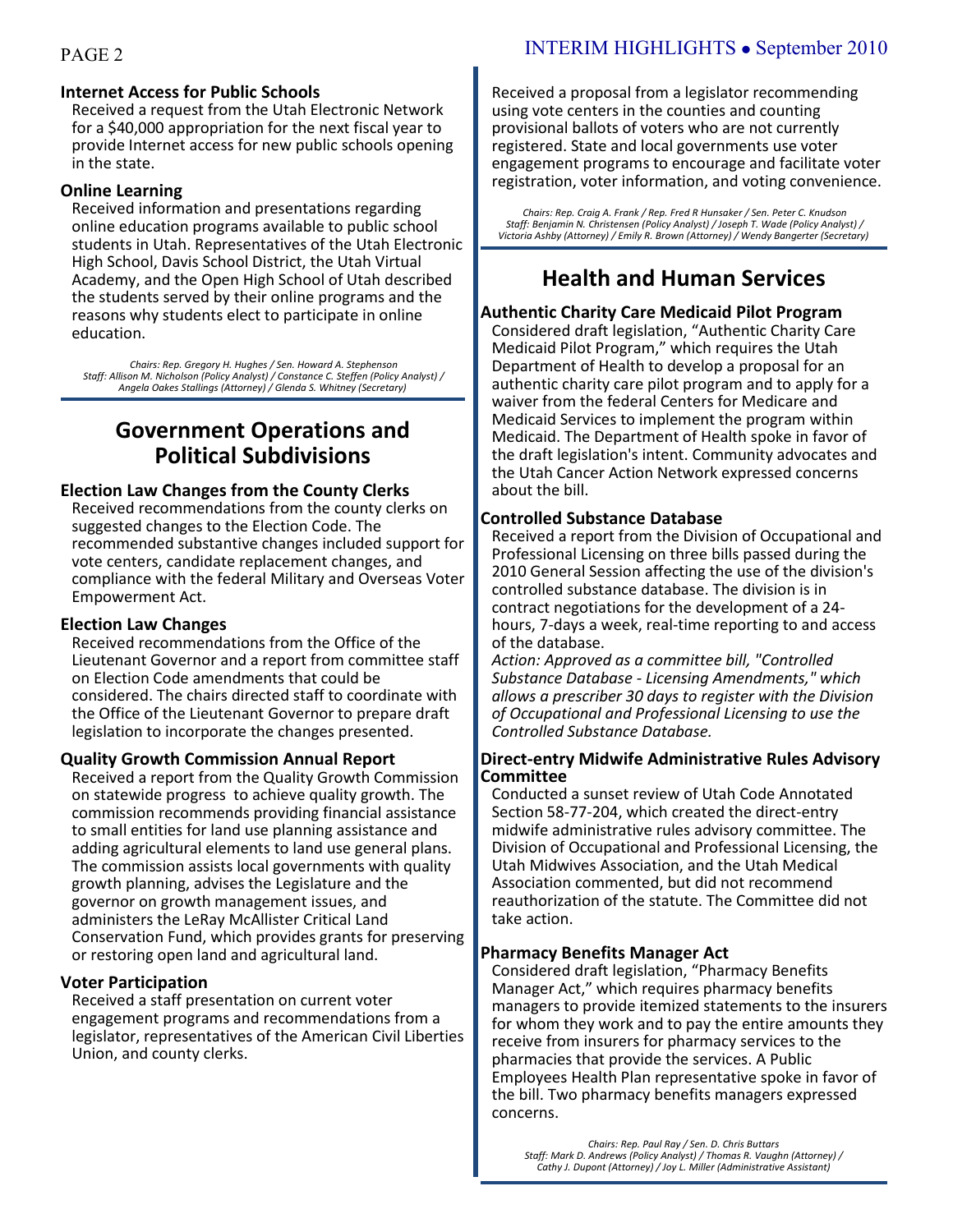# **Health System Reform Task Force**

### **All Payer Database**

The Department of Health presented its first All Payer Database report, "Antidepressant Use in Utah," and reviewed its timeline for the release of several more reports in October and November.

### **Federal Health Care Reform**

The Department of Health reported on the response it is preparing to a federal Department of Health and Human Services' request for comments on the implementation of exchanges under the Patient Protection and Affordable Care Act. The response is due October 4, 2010. The Insurance Department reported that insurance carriers expect they will have to increase plan rates 1 to 16 percent to cover the requirements of the act.

### **Prescription Drug Misuse and Abuse**

Received a report from Intermountain Health Care (IHC) on the overprescribing of opioid pain medications. IHC reported that its hospital system alone accounts for 750,000 to 890,000 of the unused prescription Vicodin tablets stored in people's homes and that orthopedists and trauma physicians regularly prescribe 100 narcotic pain reliever tablets in cases where the patient uses only 12. IHC is developing procedure-based guidelines for the prescribing of narcotics, starting with urology, and hopes that the Utah Medical Association and others will develop similar guidelines for other specialties. IHC reported that unused prescriptions are a source of drugs for those who abuse prescription drugs.

### **Utah Health Insurance Exchange**

The Office of Consumer Health Services reported that 129 small employers representing 1,300 employees have registered for insurance coverage in the Utah Health Exchange beginning January 1, 2011. It expects 116 insurance plans to be available in the exchange at that time. The office also reported on its plan to use a \$1 million federal grant for health exchange planning.

The Office of Consumer Health Services reported that 10 large employers, each representing 51 to several thousand employees, plan to participate in the exchange's large employer pilot project beginning January 1, 2011. The Utah Defined Contribution Risk Adjuster Board reported that four insurance carriers will each offer six different plans to large employers.

*Chairs: Speaker David Clark / Sen. Wayne L. Niederhauser Staff: Mark D. Andrews (Policy Analyst) / Cathy J. Dupont (Attorney) / Wendy Bangerter (Secretary)*

# **Judiciary, Law Enforcement, and Criminal Justice**

### **Concealed Firearms Permit Report**

Received a report from the Bureau of Criminal Identification concerning the number of concealed firearm permits issued by Utah.

To date, beginning with FY2010, the bureau reported that 28 percent of the permits have been issued to instate applicants, while in that same period, 72 percent of the permits have been issued to out of state applicants. It is projected that the total number of concealed firearm permits will be slightly lower in FY 2010 than in FY2009.

### **Emergency Medical Services Bureau**

Received a report from the State Emergency Medical Services Committee indicating that the highest priorities of the state emergency medical services (EMS) system, which is comprised of 127 licensed ground ambulance and paramedic rescue agencies and 53 designated quick response units that provide various levels of pre-hospital care, is creating a comprehensive and integrated EMS system. To accomplish this objective, priorities include a centralized dispatch, reduction in the taxing consequences of duplication of services, and an improvement in identifying and implementing the closest responders. In addition to this annual report, the Committee was given a written report detailing the five year strategic plan of the EMS system.

### **Expedited Parent-time**

Received a report from the Administrative Office of the Courts regarding the Expedited Parent-time Enforcement Program, which has handled 346 cases so far in 2010. Of those cases, 206 cases have been referred to mediation, of which 72 percent reached an agreement in mediation. After a mediated agreement was established, 29 percent of the cases returned to court regarding parent-time issues within six months of the mediated agreement.

### **Controlled Substances Advisory Committee**

Received a report from the Controlled Substances Advisory Committee regarding "spice" or "pepspice," which is an herb or other substance treated with chemically produced THC, the active ingredient in marijuana. The advisory committee also reported on salvia divinorum, which is a hallucinogenic herb. The advisory committee stated that it would provide a recommendation on these substances in the coming months.

### **Statutorily Required Reports**

Discussed proposed legislation, "Statutorily Required Reports Amendments," which expands the discretion of the interim committee in requiring and scheduling statutorily required reports.

*Chairs: Sen. Jon J. Greiner / Rep. Douglas C. Aagard / Rep. Lorie D. Fowlke Staff: Jerry D. Howe (Policy Analyst) / Stewart E. Smith (Policy Analyst/Spe Proj Mgr) / Susan Creager Allred (Attorney) / Esther Chelsea-McCarty (Attorney) / Amanda K. Majers (Secretary)*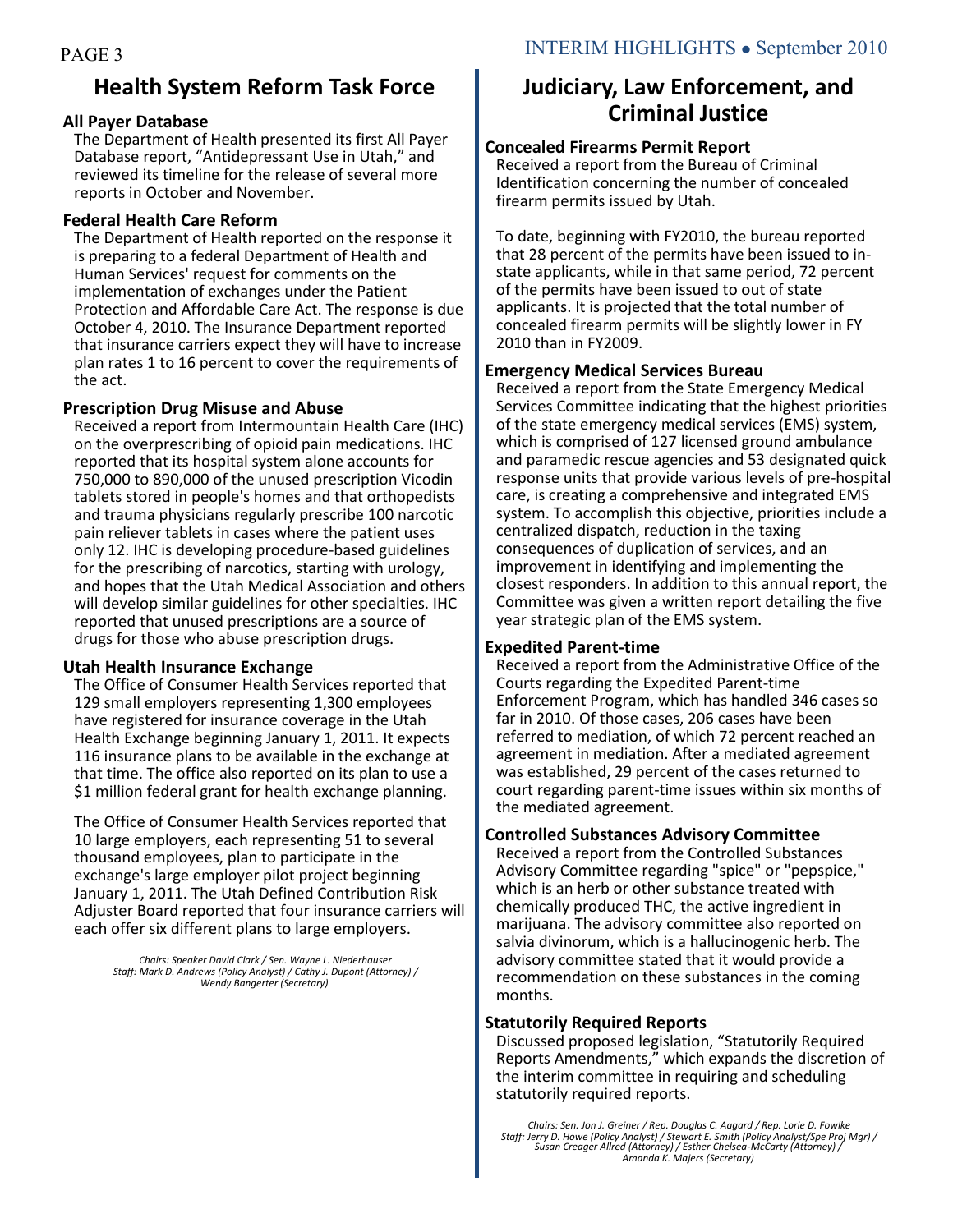# **Native American Legislative Liaison Committee**

#### *September 1, 2010*

### **Dialogue With Tribal Leaders**

Met with leaders of tribes, received comments, and discussed issues of importance to tribes, tribal members, and the Committee. The discussion focused on education and transportation issues. Received a committee staff presentation concerning how tribal leaders, the Committee, and the Legislature may more effectively interact.

*Chairs: Rep. Jack R. Draxler / Sen. Kevin T. Van Tassell Staff: John Q. Cannon (Managing Policy Analyst) / Patricia Owen (Attorney) / Wendy Bangerter (Secretary)*

### **Natural Resources, Agriculture, and Environment**

### **Federal Land Use Policies**

Received a report from the Governor's Balanced Resource Council on recent activities, including progress on determination of R.S. 2477 roads in Kane County. Representatives of several state agencies reported on interaction with the Bureau of Land Management (BLM) on public lands access and use. The state director of the BLM discussed public lands issues. A representative of Congressman Rob Bishop's office discussed congressional actions regarding public lands.

#### **Public Lands Policy Coordinating Office — Activities and Expenditures**

Received a presentation from the Public Lands Policy Coordinating Office reviewing the responsibilities of the office and provided its annual report on recent activities related to public lands.

### **R.S. 2477 Plan**

Received a presentation from the coordinator of the Public Lands Policy Coordinating Office on behalf of the Constitutional Defense Council, regarding a R.S. 2477 plan that establishes the broad framework of a proposed working relationship between the state and local governments concerning R.S. 2477.

*Chairs: Rep. Roger E. Barrus / Sen. Dennis E. Stowell Staff: J Brian Allred (Policy Analyst) / Christopher R. Parker (Attorney) / Joy L. Miller (Administrative Assistant)*

# **Public Utilities and Technology**

### **Renewable Energy Utility Programs**

Received a presentation by Rocky Mountain Power about it's renewable energy programs that are provided to Utah ratepayers. Those programs include Blue Sky, Net Metering, Solar, and Geothermal. The Blue Sky program, for example, is a utility-owned wind power project with 28,000 participants and is environmentally equivalent to planting 11 million trees. The utility requested that the Legislature consider ways to align all the laws and regulations governing renewable energy programs.

### **Utility Under-grounding**

Discussed under-grounding utility lines, which consists of burying new power lines and moving existing utility pole lines on to utility right-of-way land. Discussion focused on a current project to bury utility lines along North Temple Street in Salt Lake City and how projects like this can be funded.

*Chairs: Rep. Michael E. Noel / Sen. Stephen H. Urquhart Staff: Richard C. North (Policy Analyst) / Christopher R. Parker (Attorney) / Tracey Fredman (Secretary)*

### **Revenue and Taxation**

### **Petroleum Industry and Gas Taxes**

Considered a proposal to reduce gas taxes and replace the revenue with a tax imposed on refineries.

#### **Property Tax**

Received reports from committee staff on property tax historical trends, interest rates on delinquencies and refunds, and annual property tax notices.

Received information from the Utah State Tax Commission and a county assessor on local assessment practices, including computer assisted mass appraisal, and the commission's oversight of local assessment.

### **Sales and Use Tax Exemptions — Mining Equipment**

Received information from legislators and a local government official on a proposal to mitigate the impact of enacting a sales and use tax exemption for certain mining equipment.

### **School Funding and Property Taxes**

Considered a proposal to equalize taxes for public schools by imposing a sales and use tax increase statewide, allocating those sales and use taxes to school districts, and offsetting the sales and use tax allocations with property tax reductions.

*Chairs: Rep. Todd E. Kiser / Sen. J. Stuart Adams Staff: Bryant R. Howe (Assistant Director) / Phillip V. Dean (Policy Analyst) / Robert H. Rees (Attorney) / Rebecca L. Rockwell (Attorney) / Chelsea Barrett (Secretary)*

### **Senate Judicial Confirmation Committee**

*August 31 and September 1, 2010*

#### **Judicial Confirmations**

Recommended that the Senate confirm the appointment of Michelle E. Heward to the Second District Juvenile Court.

Recommended that the Senate confirm the appointment of Karla Staheli to the Fifth District Juvenile Court.

Recommended that the Senate confirm the appointment of Noel S. Hyde to the Second District Court.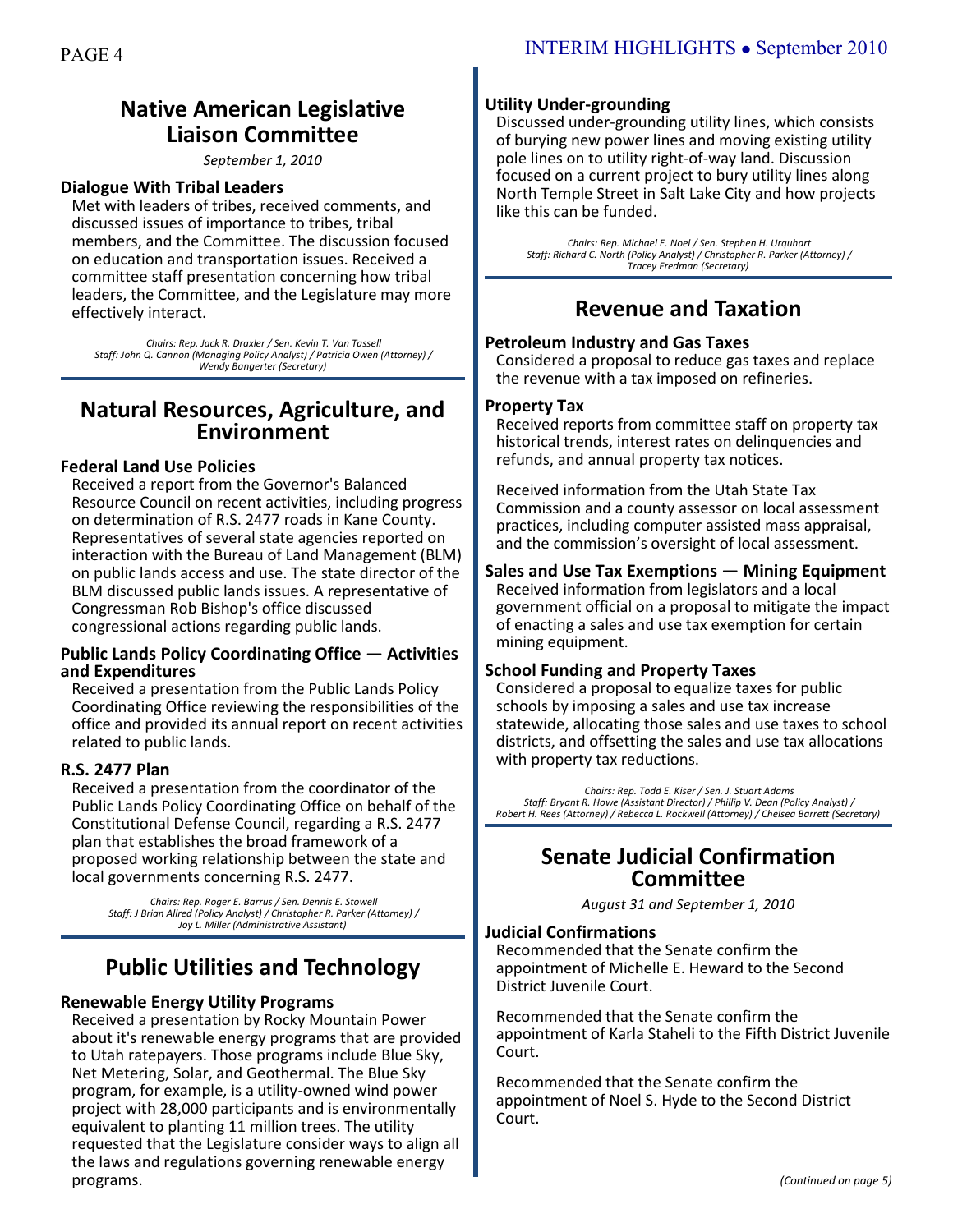Recommended that the Senate confirm the appointment of Jeffrey J. Noland to the Second District Juvenile Court.

Recommended that the Senate confirm the appointment of David R. Hamilton to the Second District Court.

*(The Senate confirmed the above appointments on September 15, 2010 in an extraordinary session held for that purpose.)*

*Chair: Sen. Scott K. Jenkins Staff: Jerry D. Howe (Policy Analyst) / Esther Chelsea-McCarty (Attorney) / John L. Fellows (General Counsel) / Amanda K. Majers (Secretary)*

## **Transportation**

### **Accident Responsibility Amendments**

*Action: Approved as a committee bill, "Accident Responsibility Amendments," which amends provisions relating to leaving the scene of an accident that resulted in the injury of a person or the death or serious bodily injury of a person.*

### **Contract Settlements**

Discussed the \$13 million settlement between the Utah Department of Transportation and one of the losing bidders on the contract for the reconstruction of I-15 in Utah County.

### **HOV Lane Report**

Received a report from the Utah Department of Transportation (UDOT) on established High Occupancy Vehicle (HOV) Lanes. UDOT reported that during peak hours, the HOV lane is handling more vehicles per lane per hour than the general purpose lanes. Crash data shows that less than 1 percent of crashes that occurred on stretches of I-15 where there is an HOV lane actually involved the HOV lane.

### **Railroads and Railroad Crossings**

Discussed draft legislation, "Railroad and Railroad Crossing Amendments," which amends provisions relating to railroad crossings and criminal trespassing on restricted railroad property.

### **Special Group License Plates**

Discussed draft legislation, "Special Group License Plate Amendments," which prohibits the Motor Vehicle Division from issuing a new or existing special group license plate if certain conditions are not met.

> *Chairs: Rep. Julie Fisher / Sen. Kevin T. Van Tassell Staff: Leif G. Elder (Policy Analyst) / Shannon C. Halverson (Attorney) / Tracey Fredman (Secretary)*

### **Utah Constitutional Revision Commission**

*September 16, 2010*

### **Review of Affirmative Action**

Approved a course of study concerning proposed constitutional amendments that address equal treatment by government.

> *Chairs: Judge Jon Memmott / Mr. Roger Tew Staff: Jerry D. Howe (Policy Analyst) / Robert H. Rees (Attorney) / Amanda K. Majers (Secretary)*

# **Utah International Relations and Trade Commission**

*September 16, 2010*

### **International Relations — Pakistan**

Received a presentation from a visiting political delegation from Pakistan hosted by the U.S. State Department as part of a program to develop both international relations and trade. The Pakistani elected officials expressed their appreciation for the foreign aid provided to help with the flood crisis, the officials also requested development of a process to increase international trade between Utah and Pakistan.

### **Utah-Peru Trade Relations**

Received a committee staff follow-up report on the Peruvian trade delegation visit to Utah in July of this year, including education and business oriented visits, memorandums of agreement in regard agricultural products, and the development of a process to increase trade. Another Peruvian trade delegation visit to Utah is planned for November of this year.

### **Utah Council on Citizen Diplomacy**

Discussed the Utah Citizen's Council on International Diplomacy (UCCD), an organization dedicated to connecting Utah to the world through a variety of professional exchange and education programs. UCCD hosted over 400 foreign visitors to Utah in 2009.

### **Utah International Trade Organizations**

Discussed the various Utah organizations involved in international relations and trade, and how to optimize communications and coordination of their efforts. The Governor's Office of International Trade and Diplomacy will provide an email and master calendar for the Utah International Relations and Trade Commission and other interested parties in order to improve communications.

> *Chairs: Rep. Sheryl L. Allen / Sen. Mark B. Madsen Staff: Richard C. North (Policy Analyst) / James L. Wilson (Attorney) / Glenda S. Whitney (Secretary)*